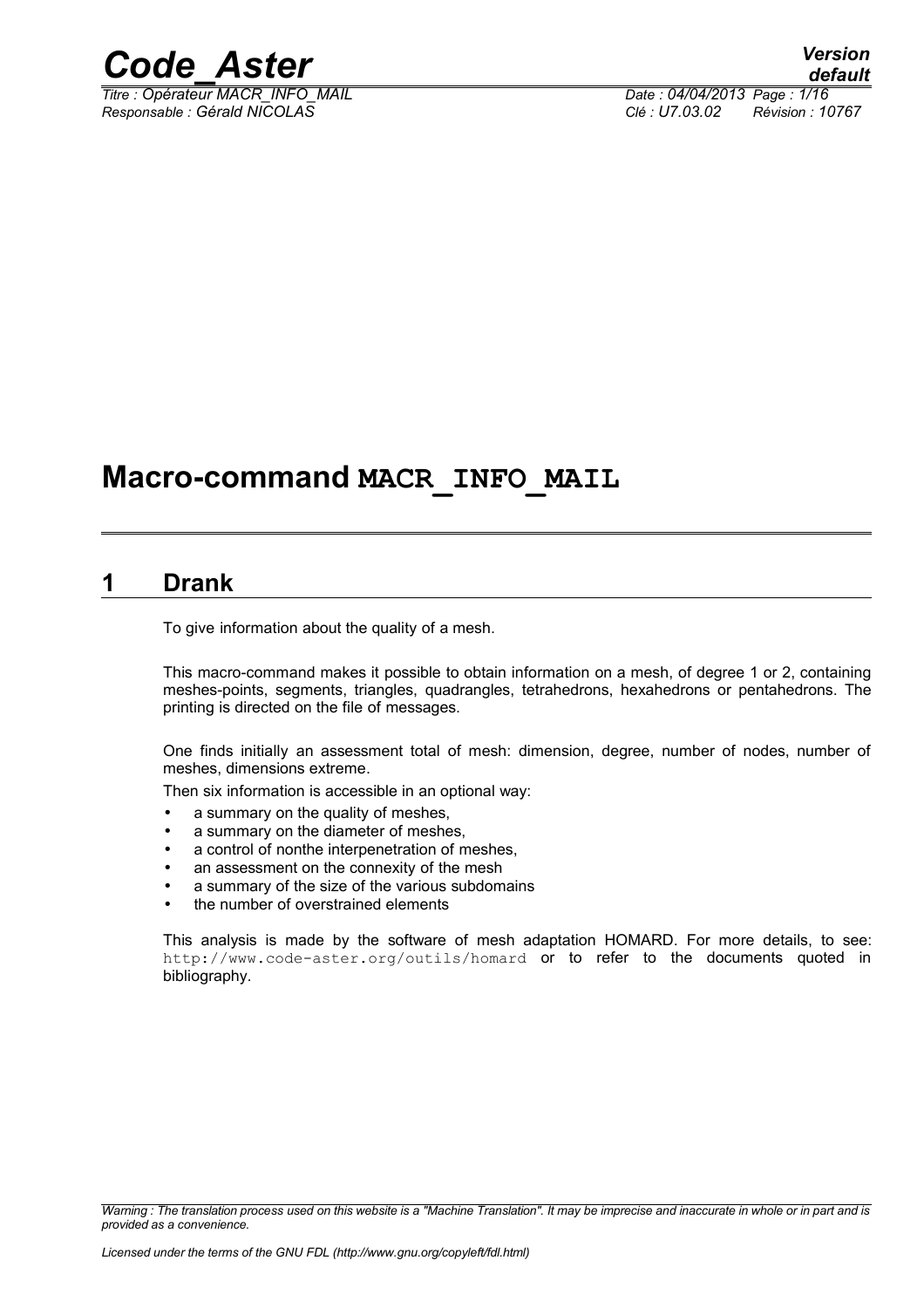Titre : Opérateur MACR INFO MAIL Responsable : Gérald NICOLAS

Date: 04/04/2013 Page: 2/16 Clé : U7.03.02 Révision : 10767

### **Contents**

| 5 Bibliographie 15 |
|--------------------|

Warning : The translation process used on this website is a "Machine Translation". It may be imprecise and inaccurate in whole or in part and is provided as a convenience.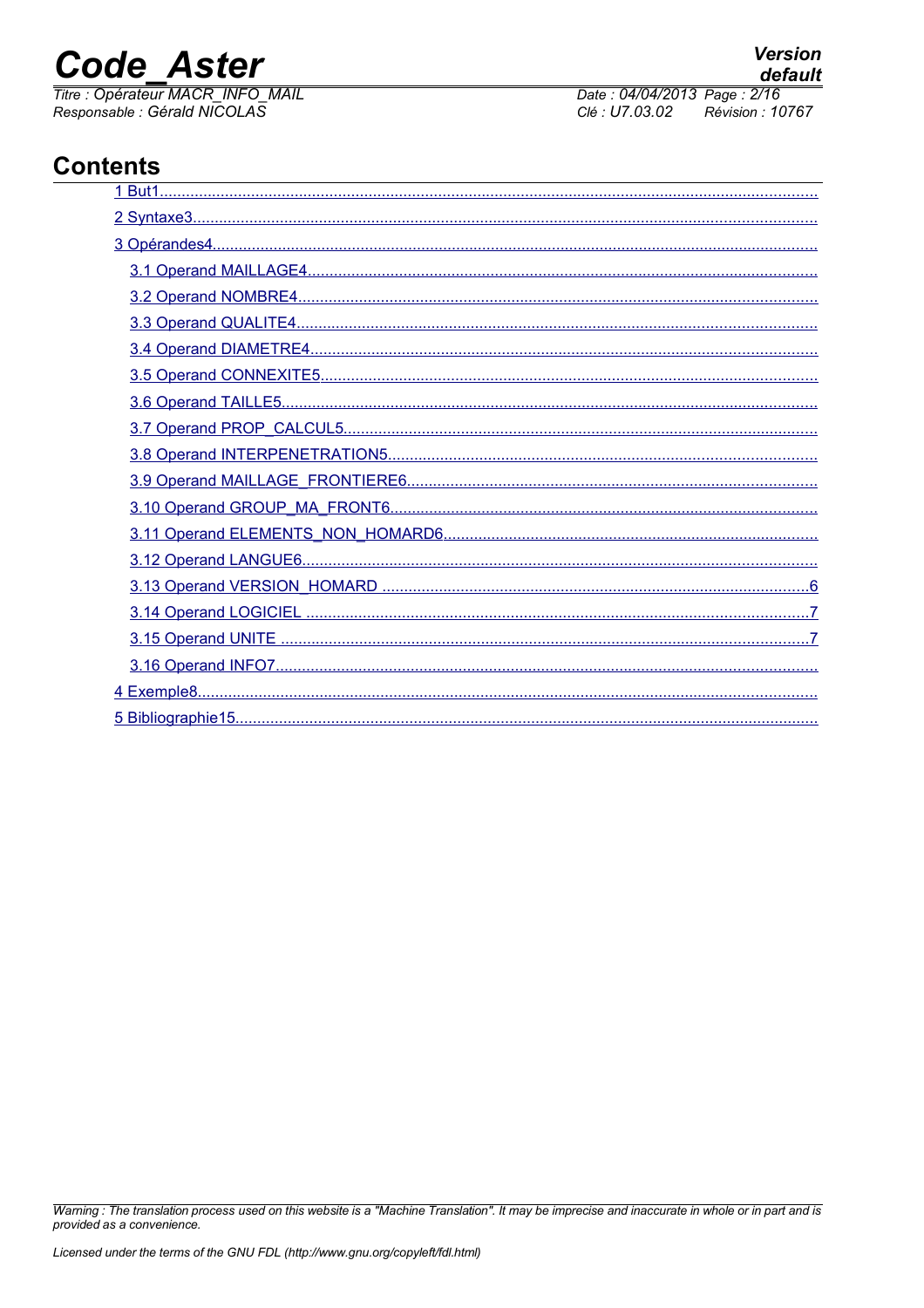*Titre : Opérateur MACR\_INFO\_MAIL Date : 04/04/2013 Page : 3/16 Responsable : Gérald NICOLAS Clé : U7.03.02 Révision : 10767*

#### **2 Syntax**

<span id="page-2-0"></span>

| MACR_INFO_MAIL (                                                                                  |           |
|---------------------------------------------------------------------------------------------------|-----------|
| $MAILLAGE = ma$                                                                                   | [mesh]    |
| $\Diamond$ NOMBRE = "OUI'<br>/ $"NON"$                                                            | [DEFAULT] |
| $\Diamond$ QUALITE = "OUI'<br>/ "NON"                                                             | [DEFAULT] |
| $\Diamond$ DIAMETRE = "OUI'<br>$/$ "NON"                                                          | [DEFAULT] |
| $\Diamond$ CONNEXITE = "OUI'<br>/"NON"                                                            | [DEFAULT] |
| $\Diamond TAILLE$ = "OUI'<br>/"NON"                                                               | [DEFAULT] |
| $\Diamond$ PROP_CALCUL = "OUI'<br>/ $\,$ "NON"                                                    | [DEFAULT] |
| $\Diamond$ INTERPENETRATION =<br>"OUI'<br>/ $"NON"$                                               | [DEFAULT] |
| $\Diamond$ MAILLAGE FRONTIERE = maf<br><b>OGROUP MA FRONT</b><br>$= 1$ grma<br>$[1_{gr\_maille}]$ | [mesh]    |
| $\Diamond {\tt ELEMENTS\_ACCEPTES} \hspace{20pt} = \hspace{20pt} ``HOMARD''$<br>/ "IGNORE_PYRA"   | [DEFAULT] |
| $\Diamond$ LANGUE = "FRANCAIS"<br>/"FRENCH"<br>/"ANGLAIS"<br>/"ENGLISH"                           | [DEFAULT] |
| $\Diamond$ VERSION HOMARD = "V10 6"<br>/"V10 N"<br>/"V10 N PERSO"                                 | [DEFAULT] |
| <b>VLOGICIEL</b> = logiciel<br>[K]                                                                |           |
| #Si the version is the version of development, (V10 N, V10 N PERSO) :<br>♦ UNITE =unite<br>#Finsi | $[1]$     |
| <b>OINFO</b><br>1<br>$=$<br>/2<br>/3<br>/4                                                        | [DEFAULT] |
|                                                                                                   |           |

*Warning : The translation process used on this website is a "Machine Translation". It may be imprecise and inaccurate in whole or in part and is provided as a convenience.*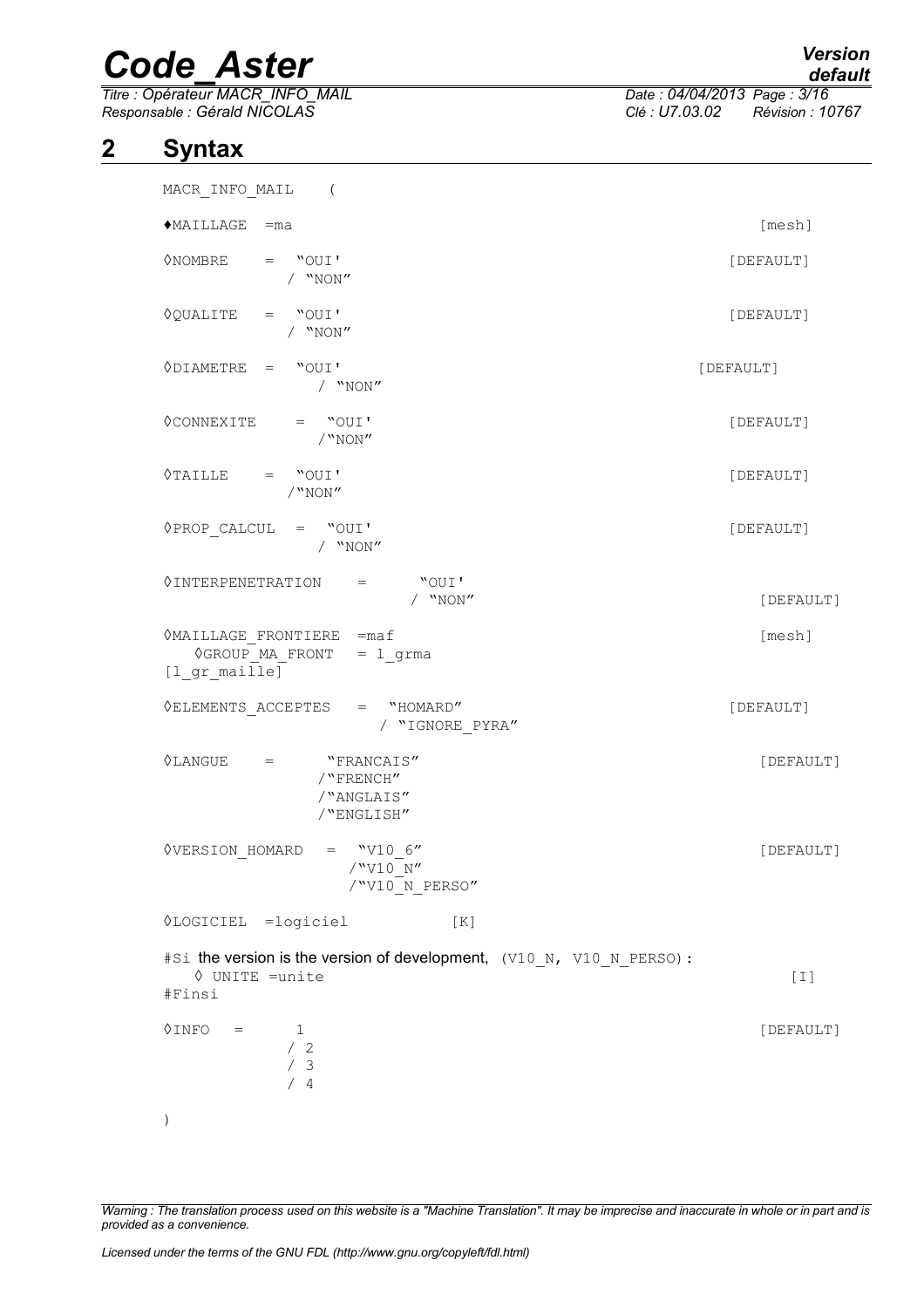*Titre : Opérateur MACR\_INFO\_MAIL Date : 04/04/2013 Page : 4/16*

#### <span id="page-3-4"></span>**3 Operands**

*Responsable : Gérald NICOLAS Clé : U7.03.02 Révision : 10767*

#### **3.1 Operand MAILLAGE**

<span id="page-3-3"></span> $*$ MAILLAGE = my

The mesh of type [mesh] to analyze. Attention, the analysis will relate only to the nodes, the meshespoints, the segments, the triangles, the quadrangles, the tetrahedrons, the hexahedrons or the pentahedrons. If one meshes provides a mesh comprising of others, for example pyramids, two cases are possible: either a stop in error, or information on the authorized zone, the rest of the mesh being ignored. The choice between these two operating modes is made by the key word ELEMENTS NON HOMARD.

The mesh is in degree 1 or 2, but it is not possible to mix both. In all the cases, the presence of meshes enriched the HEXA27 is prohibited.

#### **3.2 Operand NOMBRE**

<span id="page-3-2"></span>◊NOMBRE = "OUI' [DEFAULT] / "NON"

If the choice is "NON", nothing occurs.

If the choice is "OUI', an assessment of the numbers of nodes and meshes is printed on the file of messages.

#### **3.3 Operand QUALITE**

<span id="page-3-1"></span>◊QUALITE = "OUI' [DEFAULT] / "NON"

If the choice is "NON", nothing occurs.

If the choice is "OUI', an assessment of the quality of meshes is printed on the file of message.

The quality of a triangle is defined as being the relationship between the length on the largest side and the radius of the inscribed circle.

The quality of a quadrangle is defined like the quotient of the product biggest length and averages on the sides and the diagonal by smallest of surfaces of the internal triangles to the quadrangles.

In the same way, the quality of a tetrahedron is defined as being the relationship between the length on the largest side and the radius of the registered sphere.

The quality of a hexahedron is defined like worst of qualities of the registered tetrahedrons.

All these measurements of quality are standardized to be worth 1 in the case of an equilateral triangle, of a square, an equilateral tetrahedron or a cube. For any nonequilateral mesh, quality is higher than 1. See the reference [bib1] for detailed explanations.

<span id="page-3-0"></span>Result is presented in the form of tables, with the extreme values.

#### **3.4 Operand DIAMETRE**

◊DIAMETRE = "OUI' [DEFAULT] / "NON"

If the choice is "NON", nothing occurs.

If the choice is "OUI', an assessment of the diameters of meshes is printed on the file of message.

*Warning : The translation process used on this website is a "Machine Translation". It may be imprecise and inaccurate in whole or in part and is provided as a convenience.*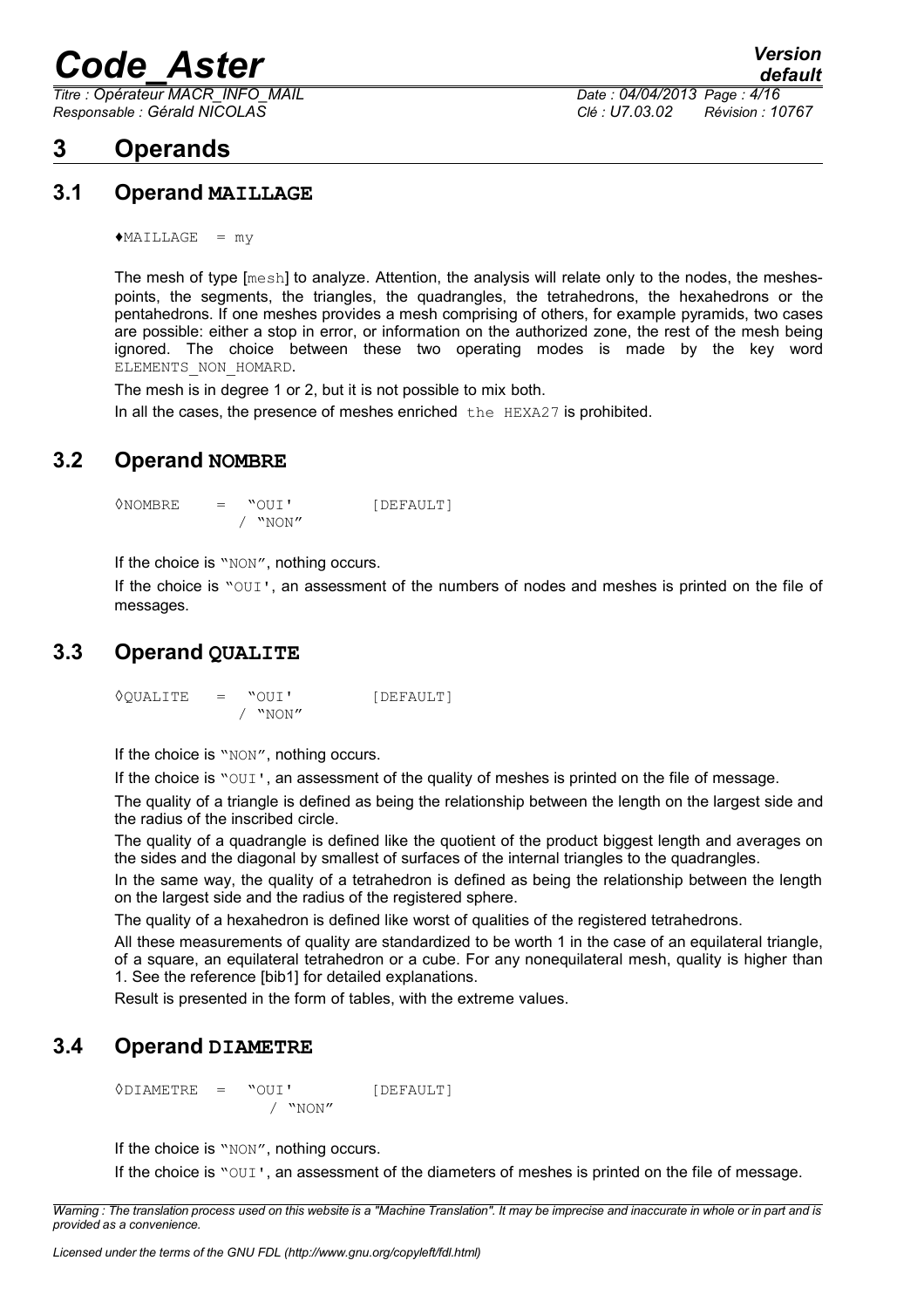*Code\_Aster Version Titre : Opérateur MACR\_INFO\_MAIL Date : 04/04/2013 Page : 5/16 Responsable : Gérald NICOLAS Clé : U7.03.02 Révision : 10767*

*default*

The diameter of a mesh is defined as the length of the greatest segment than it is possible to insert in the mesh.

For a triangle or a tetrahedron, the diameter corresponds to the length on the largest side.

For a quadrangle, a hexahedron, a pentahedron or a pyramid, the diameter are the maximum between the length on the largest side and the length of the largest diagonal.

<span id="page-4-3"></span>Result is presented in the form of tables, with the extreme values.

#### **3.5 Operand CONNEXITE**

◊CONNEXITE = "OUI' [DEFAULT] / "NON"

If the choice is "NON", nothing occurs.

If the choice is "OUI', an assessment of the connexities is printed on the file of messages. It will be known then if the segments, meshes 2D (triangles and quadrangles joined together) or meshes 3D (tetrahedrons, hexahedrons, pentahedrons and pyramids joined together) of only one holding or are divided into several blocks. One will also know the number of holes of structure: crossing holes or internal holes.

#### **3.6 Operand CUTS**

<span id="page-4-2"></span>◊TAILLE = "OUI' [DEFAULT] / "NON"

If the choice is "NON", nothing does not occur.

If the choice is "OUI', an assessment of the sizes of the subdomains is printed on the file of messages. A subdomain is defined like a set of meshes of the same dimension and pertaining to the same groups.

#### **3.7 Operand PROP\_CALCUL**

<span id="page-4-1"></span>◊PROP\_CALCUL = "OUI' [DEFAULT] / "NON"

If the choice is "NON", nothing occurs.

If the choice is "OUI', a diagnosis on the properties of meshes as elements for computation is printed on the file of messages. One counts the number of overstrained elements: the elements of which all the tops are located on edge. One counts the meshes voluminal ones (resp. surface) which touches edge of the field but which is not bordered by the meshes surface ones (resp. linear).

#### **3.8 Operand INTERPENETRATION**

<span id="page-4-0"></span>◊INTERPENETRATION = "OUI' /"NON" [DEFAULT]

If the choice is "NON", nothing does not happen.

If the choice is "OUI', it is checked that the mesh is correct from the point of view of covering: no mesh has one of its tops inside another mesh.

Caution: this operation can prove to be expensive for large meshes, from where the choice " $NON$ " by default.

*Warning : The translation process used on this website is a "Machine Translation". It may be imprecise and inaccurate in whole or in part and is provided as a convenience.*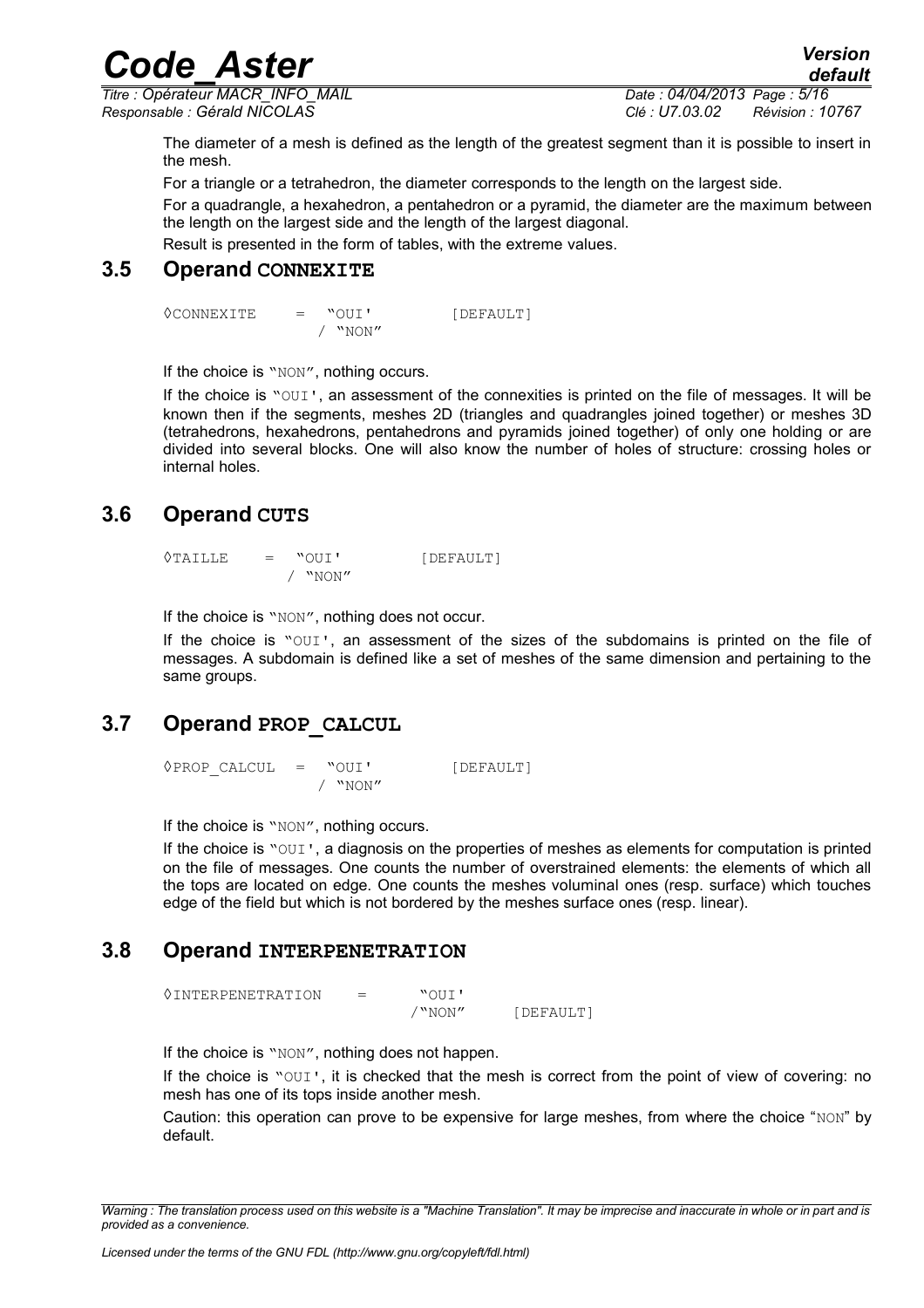*Titre : Opérateur MACR\_INFO\_MAIL Date : 04/04/2013 Page : 6/16 Responsable : Gérald NICOLAS Clé : U7.03.02 Révision : 10767*

#### **3.9 Operand MAILLAGE\_FRONTIERE**

<span id="page-5-4"></span> $\Diamond$ MAILLAGE FRONTIERE = maf

the choice of this option means that the segments forming edge of the mesh of computation or a limit interns are attached to a fine description of this edge. This fine mesh is transmitted here. The restrain is done by membership of the segments to the same groups.

#### **3.10 Operand GROUP\_MA\_FRONT**

<span id="page-5-3"></span>◊GROUP\_MA\_FRONT = l\_grma

If this option is absent, the restrain between the segments is made for all the groups present in the mesh of the border. If the link is established only for some groups, they are indicated here.

#### **3.11 Operand ELEMENTS\_ACCEPTES**

<span id="page-5-2"></span>◊ELEMENTS\_ACCEPTES = "HOMARD" [DEFAULT] /"IGNORE\_PYRA"

In its current version, HOMARD makes meshes carry information only on some: meshes-points, segments, triangles, quadrangles, tetrahedrons, hexahedrons, pentahedrons in degree 1 or 2.

By retaining the option "HOMARD", transmission of a mesh containing another thing that these types of meshes will cause a stop in error. It is the option by default.

By choosing option "IGNORE PYRA", one will be able to analyze a comprising mesh of the pyramids. Information will relate only to the zones authorized by HOMARD, the rest of the mesh will be ignored.

<span id="page-5-1"></span>In all the cases, the presence of meshes enriched the HEXA27 is prohibited.

#### **3.12 Operand LANGUE**

◊LANGUE = "FRANCAIS" [DEFAULT] /"FRENCH" /"ANGLAIS" /"ENGLISH"

<span id="page-5-0"></span>This operand specifies the language in which the messages resulting from HOMARD are printed.

#### **3.13 Operand VERSION\_HOMARD**

 $\sqrt[6]{VERSION HOMARD}$  = "V10 6" [DEFAULT]  $/$ "V10 $^-$ N" /"V10<sup>-</sup>N\_PERSO"

This operand makes it possible to select the HOMARD version which is used for the adaptation. By default, HOMARD 10.6 is launched. It is the version of reference. The choice "V10 N" activates the version 10.n HOMARD which is the version of development. The choice "V10 N PERSO" activates a version of development specific to the user. This option makes it possible to the development team of HOMARD to develop new features. She also makes it possible to make profit the user from an innovation in HOMARD before the commissioning in *Code\_Aster*.

*Warning : The translation process used on this website is a "Machine Translation". It may be imprecise and inaccurate in whole or in part and is provided as a convenience.*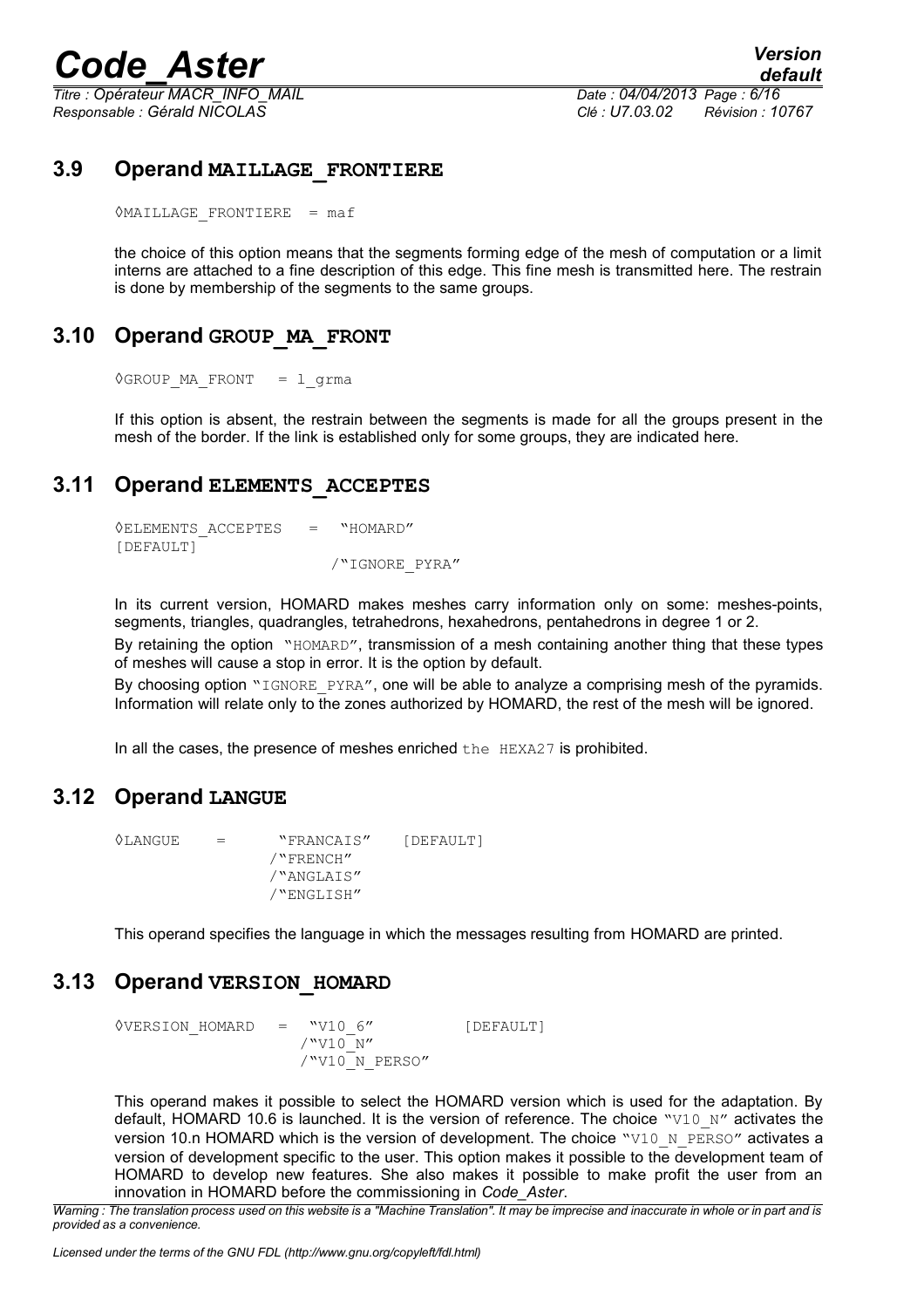

*Titre : Opérateur MACR\_INFO\_MAIL Date : 04/04/2013 Page : 7/16 Responsable : Gérald NICOLAS Clé : U7.03.02 Révision : 10767*

*default*

#### **3.14 Operand LOGICIEL**

<span id="page-6-2"></span>◊LOGICIEL =logiciel [K]

This option proposes to use another interface of coupling between *Code\_Aster* and HOMARD that provided by default in the directory of the tools associated with *Code\_Aster*. This option in fact is reserved to the development team of HOMARD to develop new features. She makes it possible to test innovations before to have modified the macro-command of control.

#### **3.15 Operand UNITE**

<span id="page-6-1"></span>◊UNITE =unite [I]

This option is possible only if one activated the version of development of HOMARD, 10.n. The data file transmitted by the user under this number of logical unit will be directly transmitted like complement to the file of HOMARD configuration. This option in fact is reserved to the development team of HOMARD to develop new features. She makes it possible to test innovations before to have modified the macro-command of control.

#### **3.16 Operand INFO**

<span id="page-6-0"></span> $\Diamond$ INFO = 1 /2 /3 /4

If INFO is worth 1, the printings is minimal; one obtains only those which were explicitly required, the quality of meshes for example, and the possible error messages.

If INFO is worth 2, one will obtain the messages transmitted by the commands subjacent with the macro-command: IMPR\_RESU, LIRE\_MAILLAGE, LIRE\_RESU.

If INFO is worth 3, there will be the standard HOMARD messages, recapitulating the execution.

If INFO is worth 4, one will have all the messages transmitted by HOMARD, for déboggage.

*Warning : The translation process used on this website is a "Machine Translation". It may be imprecise and inaccurate in whole or in part and is provided as a convenience.*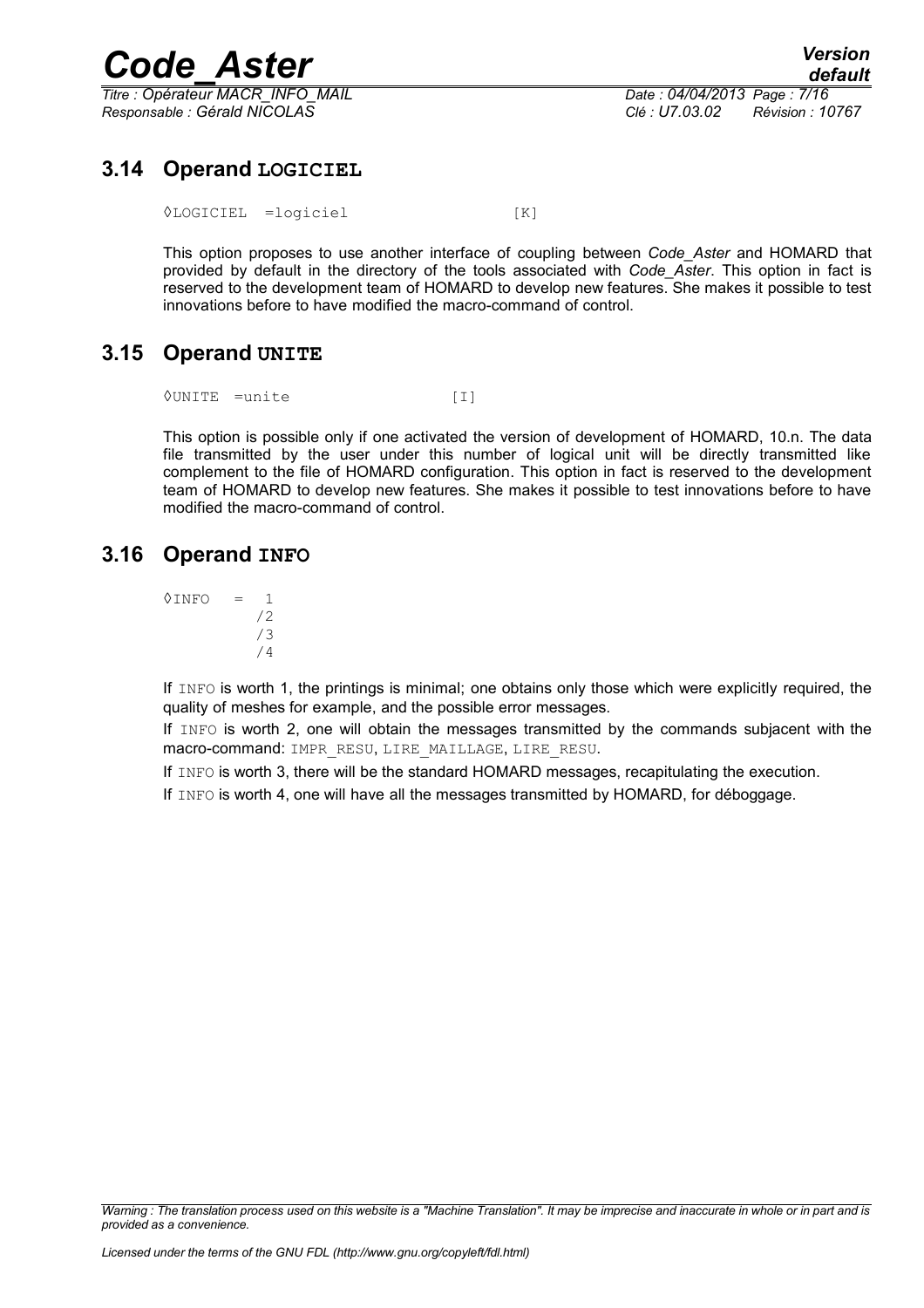*Titre : Opérateur MACR\_INFO\_MAIL Date : 04/04/2013 Page : 8/16 Responsable : Gérald NICOLAS Clé : U7.03.02 Révision : 10767*

#### **4 Example**

```
MACR_INFO_MAIL (MAILLAGE = HAMMER,
                 TAILLE = "OUI', 
                 CONNEXITE = "OUI', 
                 INTERPENETRATION = "OUI', 
                 DIAMETRE = "OUI', 
                 QUALITE = "OUI')
```
This sequence will write general information (dimension, degree, many nodes and of meshes,…) then a diagnosis on the quality, the diameters and the interpenetration of meshes used in the mesh HAMMER as well as the size and the connexity of the various subdomains. The HOMARD by default version is used.

| Creation date: Monday, February 15, 2010 has 15:59 mn 22 S<br>Dimension: 2<br>Degree: 1<br>It is a starting mesh. |      |         |         |
|-------------------------------------------------------------------------------------------------------------------|------|---------|---------|
| Direction                                                                                                         | Unit | Minimum | Maximum |

information on the number of entities of computation is classified by type: nodes, meshes-points, edges, etc. One makes the sort between meshes of edges and the others.

*Warning : The translation process used on this website is a "Machine Translation". It may be imprecise and inaccurate in whole or in part and is provided as a convenience.*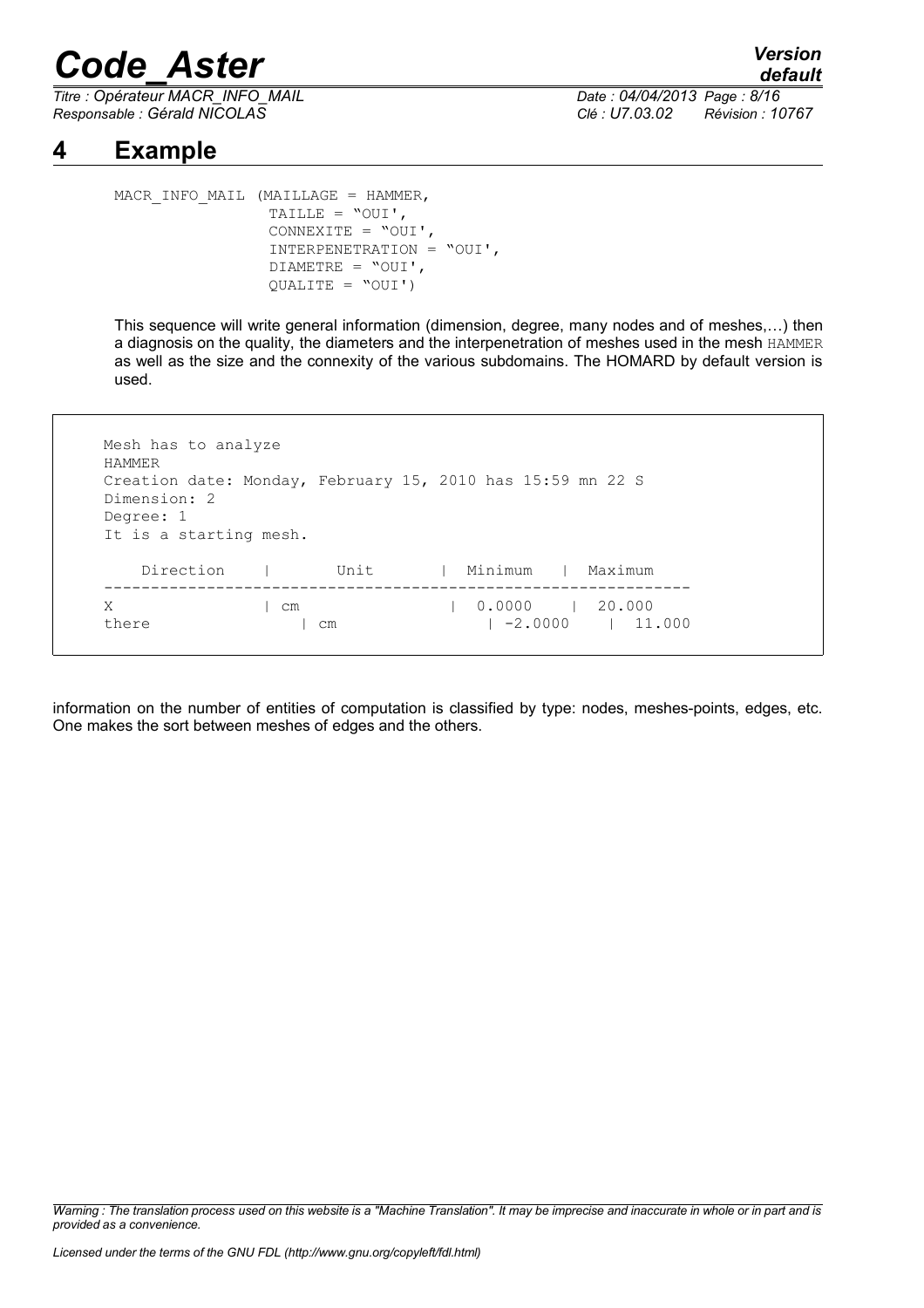**Code Aster** Titre : Opérateur MACR INFO MAIL

Responsable : Gérald NICOLAS

Date: 04/04/2013 Page: 9/16 Clé : U7.03.02 Révision : 10767

ENTITY many OF CALCUL the ==========================  $\star$ Nodes  $\star$ \* Nombre total  $76*$ Segments  $32**$ \* Nombre total  $0$  \*\* . of which edges isolees . of which edge edges of areas 2D  $32**$  $\star$ whose internal edges with the sides/volumes \*  $0 *$ Triangles  $\star$ \* Nombre total  $118 *$ 

the diagnosis on the interpenetrations of meshes is made by type of entities.

| $***$   |                          |       |  |
|---------|--------------------------|-------|--|
|         | Summary on the nodes     | $***$ |  |
| $\star$ | No problem was meeting.  | $***$ |  |
|         |                          |       |  |
|         |                          |       |  |
| $***$   |                          |       |  |
|         | Summary on the triangles | $***$ |  |
| $\star$ | No problem was meeting.  | $***$ |  |

Warning: The translation process used on this website is a "Machine Translation". It may be imprecise and inaccurate in whole or in part and is provided as a convenience.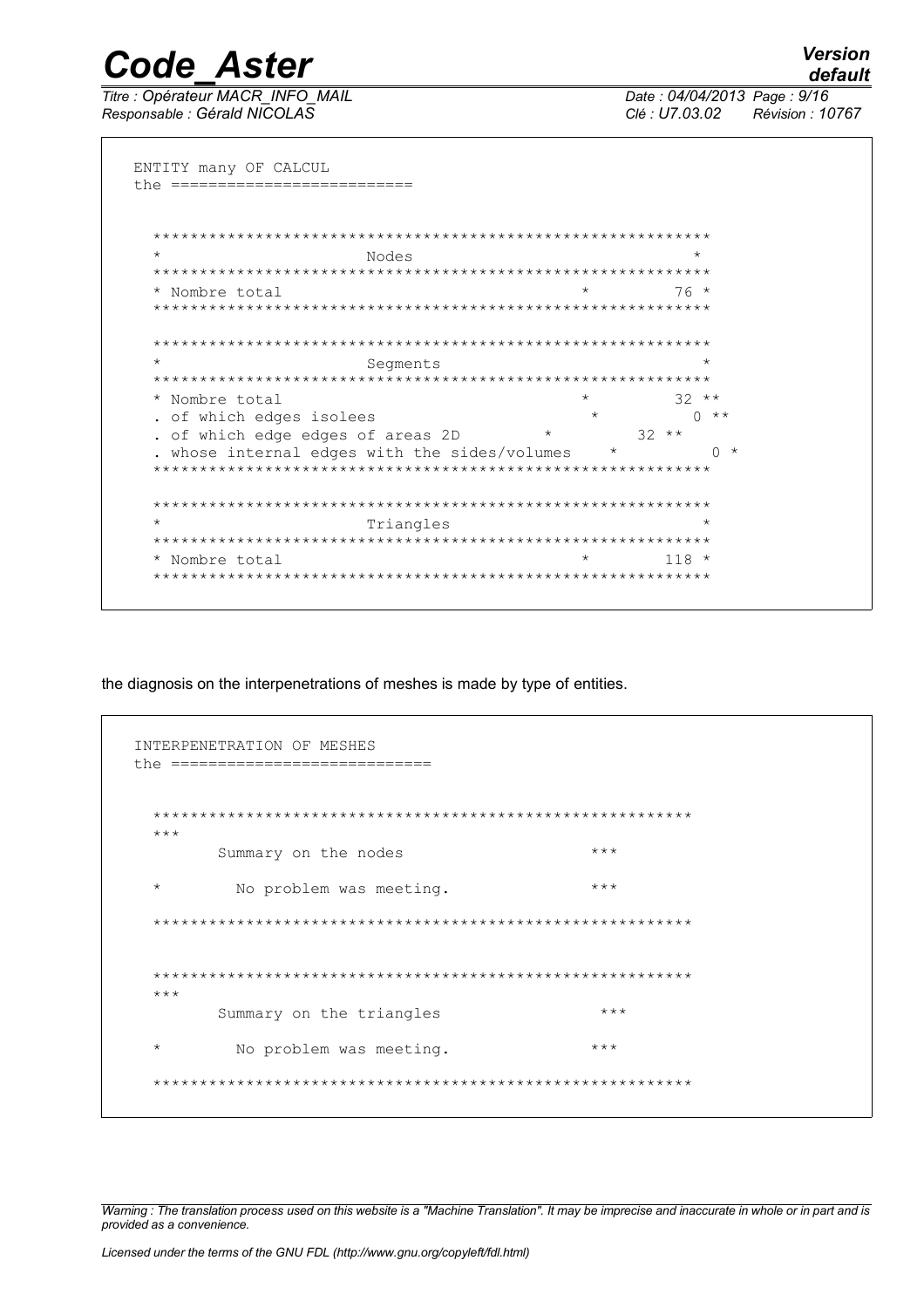*Titre : Opérateur MACR\_INFO\_MAIL Date : 04/04/2013 Page : 10/16 Responsable : Gérald NICOLAS Clé : U7.03.02 Révision : 10767*

*default*

In the diagnosis on the quality of meshes, one raises initially the extreme values recorded in the analyzed mesh. Here the minimum is of 1,0044, very near to the theoretical absolute minimum which is of 1, and the maximum met is of 1,5788. Then one presents the distribution by equidistant slice from the optimum value, 1. It is seen that 3 triangles have a quality ranging between 1 and 1,025, that is to say 2,54% of the nombre total of triangles. In the same way, 16 triangles have a quality ranging between 1,025 and 1,050, either 11,02% of the nombre total of triangles and 10 triangles have a quality ranging between 1,050 and 1,075, or 8,47% of the nombre total of triangles. In cumulated, one thus notes whom 26 (=3+13+10) triangles have a quality better than 1,075, that is to say 22,03% of the total. And so on. For example, 98,31% of meshes have a quality better than 1,425.

*Warning : The translation process used on this website is a "Machine Translation". It may be imprecise and inaccurate in whole or in part and is provided as a convenience.*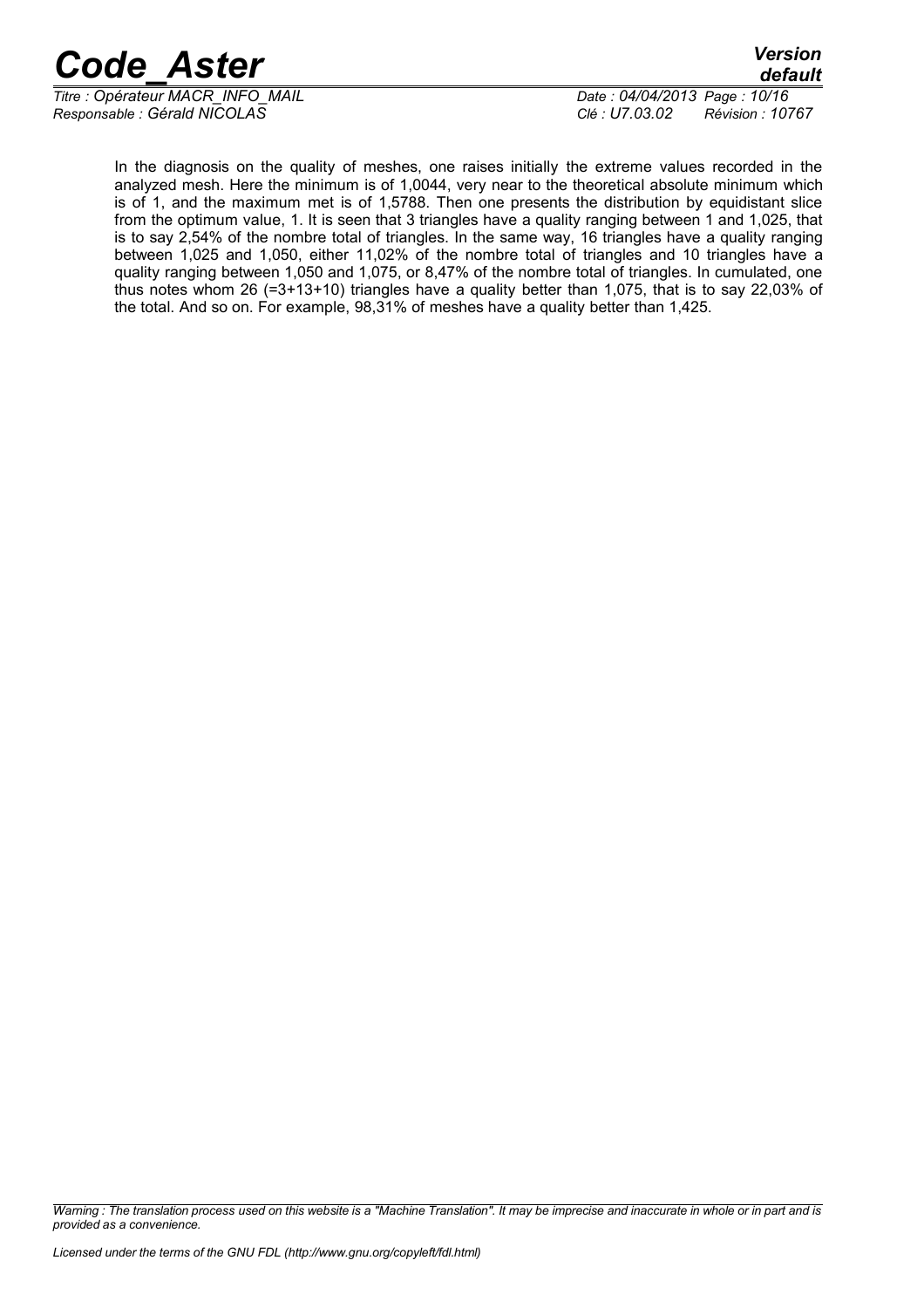Titre : Opérateur MACR\_INFO\_MAIL<br>Responsable : Gérald NICOLAS

Date: 04/04/2013 Page: 11/16 Clé : U7.03.02 Révision : 10767

|                    |                                                 |         |                          |          |                  | * Recall: the diameter is equal has the length of more | $\star \star$ |       |
|--------------------|-------------------------------------------------|---------|--------------------------|----------|------------------|--------------------------------------------------------|---------------|-------|
|                    |                                                 |         |                          |          |                  | the great segment which one can trace in the mesh.     | $\star\star$  |       |
|                    | For a triangle, it is the length of more        |         |                          |          |                  | $\star\star$                                           |               |       |
| the backbone.      |                                                 |         |                          |          |                  |                                                        | $\star$       |       |
|                    |                                                 |         |                          |          |                  |                                                        |               |       |
| $\star$            | Minimum: 1.1777                                 |         |                          | Maximum: |                  | 2.7500                                                 | $\star$       |       |
|                    |                                                 |         |                          |          |                  |                                                        |               |       |
|                    |                                                 |         | Function of distribution |          |                  |                                                        | $\star\star$  |       |
| Values             |                                                 | $\star$ | Mini                     |          |                  | Number of meshes                                       |               |       |
|                    |                                                 |         |                          |          |                  | ** < < Maximum * per class * office plurality          |               | $***$ |
|                    |                                                 |         |                          |          |                  | in $%$ . number $*$ in $%$ . number                    | $\star$       |       |
|                    |                                                 |         |                          |          |                  |                                                        |               |       |
|                    | $1.100 < 1.150 * 0.00.$                         |         |                          |          | $0 * 0.00.$      |                                                        | $0 * *$       |       |
|                    | $1.150 < 1.200 *$                               |         | 0.85.                    | $1 *$    | 0.85.            |                                                        | $1**$         |       |
|                    | $1.200 < 1.250 * 0.00.$                         |         |                          | $0 *$    | 0.85.            |                                                        | $1**$         |       |
|                    | $1.250 < 1.300 *$                               |         | 0.85.                    |          | $1 * 1.69.$      | $2 * *$                                                |               |       |
|                    | $1.300 < 1.350 *$                               |         | 0.85.                    |          | $1 * 2.54.$      | $3***$                                                 |               |       |
|                    | $1.350 < 1.400 * 1.69.$ 2 * 4.24.               |         |                          |          |                  | $5$ **                                                 |               |       |
|                    | $1.400 < 1.450 \times 1.69$ . $2 \times 5.93$ . |         |                          |          |                  | $7***$                                                 |               |       |
|                    | $1.450 < 1.500 < 1.69.$ 2 * 7.63.               |         |                          |          |                  | $9$ **<br>$12***$                                      |               |       |
|                    | $1.500 < 1.550 * 2.54$ .                        |         |                          | $8 *$    | $3 * 10.17$ .    | $20***$                                                |               |       |
|                    | $1.550 < 1.600 * 6.78$ .                        |         |                          | $5 *$    | 16.95.<br>21.19. | $25***$                                                |               |       |
| 1.650 <            | $1.600 < 1.650 * 4.24.$<br>$1.700 *$            |         | 11.02.                   |          | $13 * 32.20.$    | $38***$                                                |               |       |
|                    | $1.700 < 1.750 *$                               |         | 5.08.                    | $6*$     | 37.29.           | $44***$                                                |               |       |
| 1.750 <            | $1.800*$                                        |         | 6.78.                    | $8*$     | 44.07.           | $52$ **                                                |               |       |
| 1.800 <            | $1.850$ *                                       |         | 6.78.                    | $8 *$    | 50.85.           | $60**$                                                 |               |       |
| 1.850 <            | $1.900 *$                                       |         | 2.54.                    | $3 *$    | 53.39.           | 63 **                                                  |               |       |
| 1.900 <            | $1.950 *$                                       |         | 3.39.                    | $4 *$    | 56.78.           | $67$ **                                                |               |       |
|                    | $1.950 < 2.000 *$                               |         | 11.86.                   | $14$ *   | 68.64.           | $81**$                                                 |               |       |
|                    | $2.000 < 2.050 * 2.54$ .                        |         |                          | $3 *$    | 71.19.           | $84$ **                                                |               |       |
|                    | $2.050 < 2.100 * 5.08$ .                        |         |                          | $6*$     | 76.27.           | $90**$                                                 |               |       |
|                    | $2.100 < 2.150 * 2.54$ .                        |         |                          | $3*$     | 78.81.           | $93**$                                                 |               |       |
|                    | $2.150 < 2.200 * 3.39$ .                        |         |                          | $4 *$    | 82.20.           | $97**$                                                 |               |       |
| 2.200 <            | $2.250 *$                                       |         | 0.85.                    | $1 *$    | 83.05.           | $98$ **                                                |               |       |
| 2.250 <            | $2.300 *$                                       |         | 3.39.                    | $4 *$    | 86.44.           | $102**$                                                |               |       |
| 2.300 <            | $2.350*$                                        |         | 2.54.                    | $3 *$    | 88.98.           | $105$ **                                               |               |       |
| 2.350 <            | $2.400*$                                        |         | 2.54.                    | $3 *$    | 91.53.           | $108$ **                                               |               |       |
| 2.400 <            | $2.450*$                                        |         | 2.54.                    | $3 *$    | 94.07.           | 111                                                    | $\star\star$  |       |
| 2.450 <            | $2.500*$                                        |         | 0.00.                    | $0 *$    | 94.07.           | 111                                                    | $\star\star$  |       |
| 2.500 <            | $2.550*$                                        |         | 0.00.                    | $0 *$    | 94.07.           | 111                                                    | $\star\star$  |       |
| 2.550 <            | $2.600*$                                        |         | 0.00.                    | $0 *$    | 94.07.           | 111                                                    | $\star\star$  |       |
| 2.600 <            | $2.650*$                                        |         | 2.54.                    | $3 *$    | 96.61.           | $114$ **                                               |               |       |
| 2.650 <            | $2.700*$                                        |         | 0.00.                    | $0 *$    | 96.61.           | $114$ **                                               |               |       |
| 2.700 <            | $2.750*$                                        |         | 0.00.                    | $0 *$    | 96.61.           | 114                                                    | $\star\star$  |       |
| 2.750 <            | $2.800*$                                        |         | 3.39.                    |          | $4 * 100.00.$    | 118                                                    | $\star\star$  |       |
| 2.800 <            | $2.850*$                                        |         | 0.00.                    |          | $0 * 100.00.$    | 118                                                    | $\star\star$  |       |
| 2.850 <            | $2.900 *$                                       |         | 0.00.                    |          | $0 * 100.00.$    | 118                                                    | $\star\star$  |       |
| 2.900 <            | $2.950*$                                        |         | 0.00.                    |          | $0 * 100.00.$    | $118$ **                                               |               |       |
| 2.950 <<br>3.000 < | $3.000 *$                                       |         | 0.00.                    |          | $0 * 100.00.$    | $118$ **                                               |               |       |
|                    | $3.050*$                                        |         | 0.00.                    |          | $0 * 100.00.$    | $118$ **                                               |               |       |

Warning: The translation process used on this website is a "Machine Translation". It may be imprecise and inaccurate in whole or in part and is provided as a convenience.

Licensed under the terms of the GNU FDL (http://www.gnu.org/copyleft/fdl.html)

**Version** default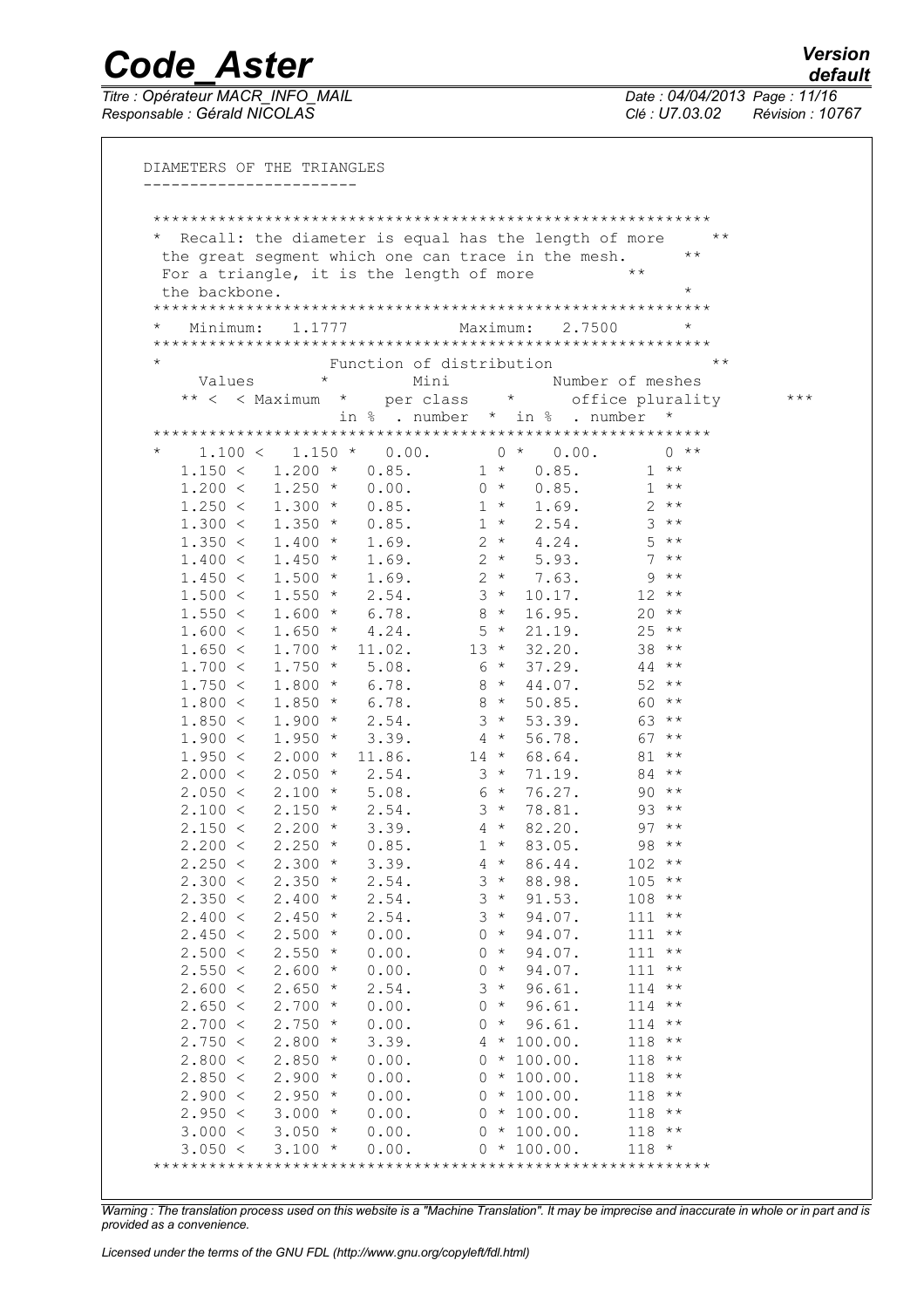Titre : Opérateur MACR\_INFO\_MAIL<br>Responsable : Gérald NICOLAS

Date: 04/04/2013 Page: 12/16 Clé : U7.03.02 Révision : 10767

|          |                                                 |         |                        |         |                 |                |      |                          |       |               |                  | Recall: quality is equal to the ratio of the diameter                          |          | $\star\star$ |       |
|----------|-------------------------------------------------|---------|------------------------|---------|-----------------|----------------|------|--------------------------|-------|---------------|------------------|--------------------------------------------------------------------------------|----------|--------------|-------|
|          | triangle on the radius of the inscribed circle, |         |                        |         |                 |                |      |                          |       |               |                  |                                                                                |          | $+ +$        |       |
|          | standardizes has 1 for a equilateral triangle.  |         |                        |         |                 |                |      |                          |       |               |                  |                                                                                |          | $\star$      |       |
|          |                                                 |         |                        |         |                 |                |      |                          |       |               |                  |                                                                                |          |              |       |
| $^\star$ | Minimum:                                        |         | 1,0044                 |         |                 |                |      | Maximum:                 |       |               |                  | 1,5788                                                                         | $^\star$ |              |       |
| $\star$  |                                                 |         |                        |         |                 |                |      | Function of distribution |       |               |                  |                                                                                |          | $\star\star$ |       |
|          |                                                 |         |                        | $\star$ |                 |                | Mini |                          |       |               |                  | Number of meshes                                                               |          |              |       |
|          | Values                                          |         |                        |         |                 |                |      |                          |       |               |                  |                                                                                |          |              | $***$ |
|          |                                                 |         |                        |         |                 |                |      |                          |       |               |                  | ** < < Maximum * per class * office plurality<br>in % . number * in % . number | $\star$  |              |       |
|          |                                                 |         |                        |         |                 |                |      |                          |       |               |                  |                                                                                |          |              |       |
| $^\star$ |                                                 | 1.000 < |                        |         | $1.025 * 2.54.$ |                |      |                          |       | $3 * 2.54$ .  |                  |                                                                                | $3***$   |              |       |
|          | 1.025 <                                         |         | $1.050 * 11.02.$       |         |                 |                |      |                          |       |               |                  | $13 * 13.56$ .                                                                 | $16***$  |              |       |
|          | $1.050 < 1.075$ *                               |         |                        |         | 8.47.           |                |      |                          |       | $10 * 22.03.$ |                  |                                                                                | $26***$  |              |       |
|          | $1.075 < 1.100 *$                               |         |                        |         | 13.56.          |                |      | $16 *$                   |       | 35.59.        |                  | $42**$                                                                         |          |              |       |
|          | $1.100 < 1.125 * 7.63$ .                        |         |                        |         |                 |                |      |                          |       | $9 * 43.22$ . |                  | $51***$                                                                        |          |              |       |
|          | 1.125 <                                         |         | $1.150 *$              |         |                 |                |      | $14.41.$ $17 * 57.63.$   |       |               |                  | 68 **                                                                          |          |              |       |
|          | 1.150 <                                         |         | $1.175$ *              |         |                 |                |      | $11.86.$ $14 * 69.49.$   |       |               |                  | $82**$                                                                         |          |              |       |
|          | 1.175 <                                         |         | $1.200 *$              |         | 6.78.           |                |      | $8 * 76.27$ .            |       |               |                  | $90**$                                                                         |          |              |       |
|          | 1.200 <                                         |         | $1.225$ *              |         | 5.08.           |                |      | $6 * 81.36.$             |       |               |                  |                                                                                | $96***$  |              |       |
|          | 1.225 <                                         |         | $1.250 *$              |         |                 | 4.24.          |      |                          |       | $5 * 85.59$ . |                  | $101**$                                                                        |          |              |       |
|          | 1.250 <                                         |         | $1.275$ *              |         |                 | 2.54.          |      |                          |       | $3 * 88.14.$  |                  | $104$ **                                                                       |          |              |       |
|          | 1.275 <                                         |         | $1.300 *$              |         |                 | 4.24.          |      |                          |       | $5 * 92.37.$  |                  | $109$ **                                                                       |          |              |       |
|          | 1.300 <                                         |         | $1.325 *$              |         |                 | 1.69.          |      |                          | $2 *$ |               | 94.07.           | $111 *$                                                                        |          |              |       |
|          | 1.325 <                                         |         | $1.350 *$              |         |                 | 1.69.          |      |                          | $2 *$ |               | 95.76.           | $113$ **                                                                       |          |              |       |
|          | 1.350 <                                         |         | $1.375 *$              |         |                 | 1.69.          |      |                          | $2 *$ |               | 97.46.           | $115$ **                                                                       |          |              |       |
|          | 1.375 <                                         |         | $1.400 *$              |         |                 | 0.00.          |      | $0 *$                    |       |               | 97.46.           | $115$ **                                                                       |          |              |       |
|          | 1.400 <                                         |         | $1.425 *$              |         |                 | 0.85.          |      |                          | $1 *$ |               | 98.31.           | $116$ **                                                                       |          |              |       |
|          | 1.425 <                                         |         | $1.450 *$              |         |                 | 0.00.          |      |                          |       | $0 * 98.31.$  |                  | $116$ **                                                                       |          |              |       |
|          | 1.450 <                                         |         | $1.475 *$              |         |                 | 0.00.          |      |                          |       | $0 * 98.31.$  |                  | $116$ **                                                                       |          |              |       |
|          | 1.475 <                                         |         | $1.500 *$              |         |                 | 0.00.          |      |                          |       | $0 * 98.31.$  |                  | $116$ **                                                                       |          |              |       |
|          | 1.500 <                                         |         | $1.525 *$              |         |                 | 0.00.          |      |                          |       | $0 * 98.31.$  |                  | $116$ **                                                                       |          |              |       |
|          | 1.525 <<br>1.550 <                              |         | $1.550 *$              |         |                 | 0.00.          |      | $0 *$                    |       |               | 98.31.<br>99.15. | $116$ **                                                                       |          |              |       |
|          |                                                 |         | $1.575 *$              |         |                 | 0.85.          |      |                          | $1 *$ | $1 * 100.00.$ |                  | $117$ **<br>$118$ **                                                           |          |              |       |
|          | 1.575 <                                         |         | $1.600 *$              |         |                 | 0.85.          |      |                          |       | $0 * 100.00.$ |                  |                                                                                |          |              |       |
|          | 1.600 <<br>1.625 <                              |         | $1.625 *$<br>$1.650 *$ |         |                 | 0.00.<br>0.00. |      |                          |       | $0 * 100.00.$ |                  | $118$ **<br>$118$ **                                                           |          |              |       |
|          | 1.650 <                                         |         | $1.675 *$              |         |                 | 0.00.          |      |                          |       | $0 * 100.00.$ |                  | $118$ **                                                                       |          |              |       |
|          | 1.675 <                                         |         | $1.700 *$              |         |                 | 0.00.          |      |                          |       | $0 * 100.00.$ |                  | $118$ **                                                                       |          |              |       |
|          | 1.700 <                                         |         | $1.725 *$              |         |                 | 0.00.          |      |                          |       | $0 * 100.00.$ |                  | $118$ **                                                                       |          |              |       |
|          | 1.725 <                                         |         | $1.750$ *              |         |                 | 0.00.          |      |                          |       | $0 * 100.00.$ |                  | $118 *$                                                                        |          |              |       |

On the following figure, one can see the representation in the form of histogram of the percentages of meshes in each beach of quality concerned.

Warning : The translation process used on this website is a "Machine Translation". It may be imprecise and inaccurate in whole or in part and is provided as a convenience.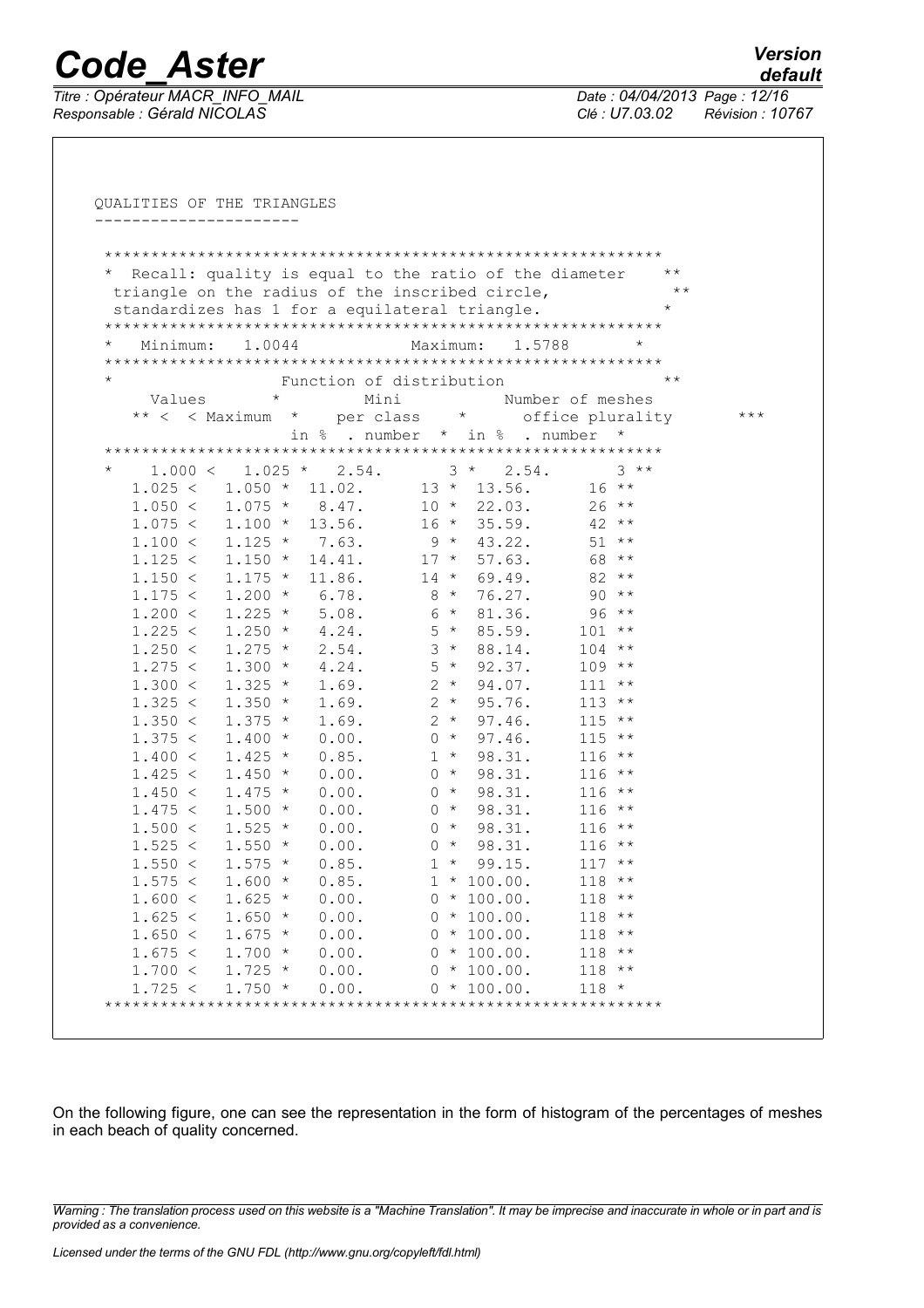#### *Code Aster* Titre : Opérateur MACR INFO MAIL

 $Responsible : Gérald NICOLAS$ 

Date: 04/04/2013 Page: 13/16 Clé : U7.03.02 Révision : 10767

Version

default



The control of the connexity makes it possible to make sure that the field of computation is of only one piece. It can happen that this field is in several disjoined parts, for example for problems of contact. But the diagnosis of several pieces often reveals a problem during creation of mesh: under-parts were badly restuck. And as the visual monitoring always does not make it possible to realize it, computation is false... while looking to be right. The worst situation which can arrive. It is thus strongly recommended to use this option.

```
CONNEXITE OF the ENTITIES OF CALCUL
the ================================
 the triangles
                are in only one block.
   the segments
                are in only one block.
   This line is fermee.
 ******************************
```
the display of the sizes of the under-parts of the mesh is done by dimensions. The tri one roughly speaking takes place according to the declared mesh groups; there can be a finer subdivision when the groups are recut. This presentation makes it possible to control that one has quite with a grid what one wanted. In particular, that makes it possible to flush out errors of resticking or creation of groups during the creation of the mesh. Here still, it is strongly recommended to use this option.

Warning: The translation process used on this website is a "Machine Translation". It may be imprecise and inaccurate in whole or in part and is provided as a convenience.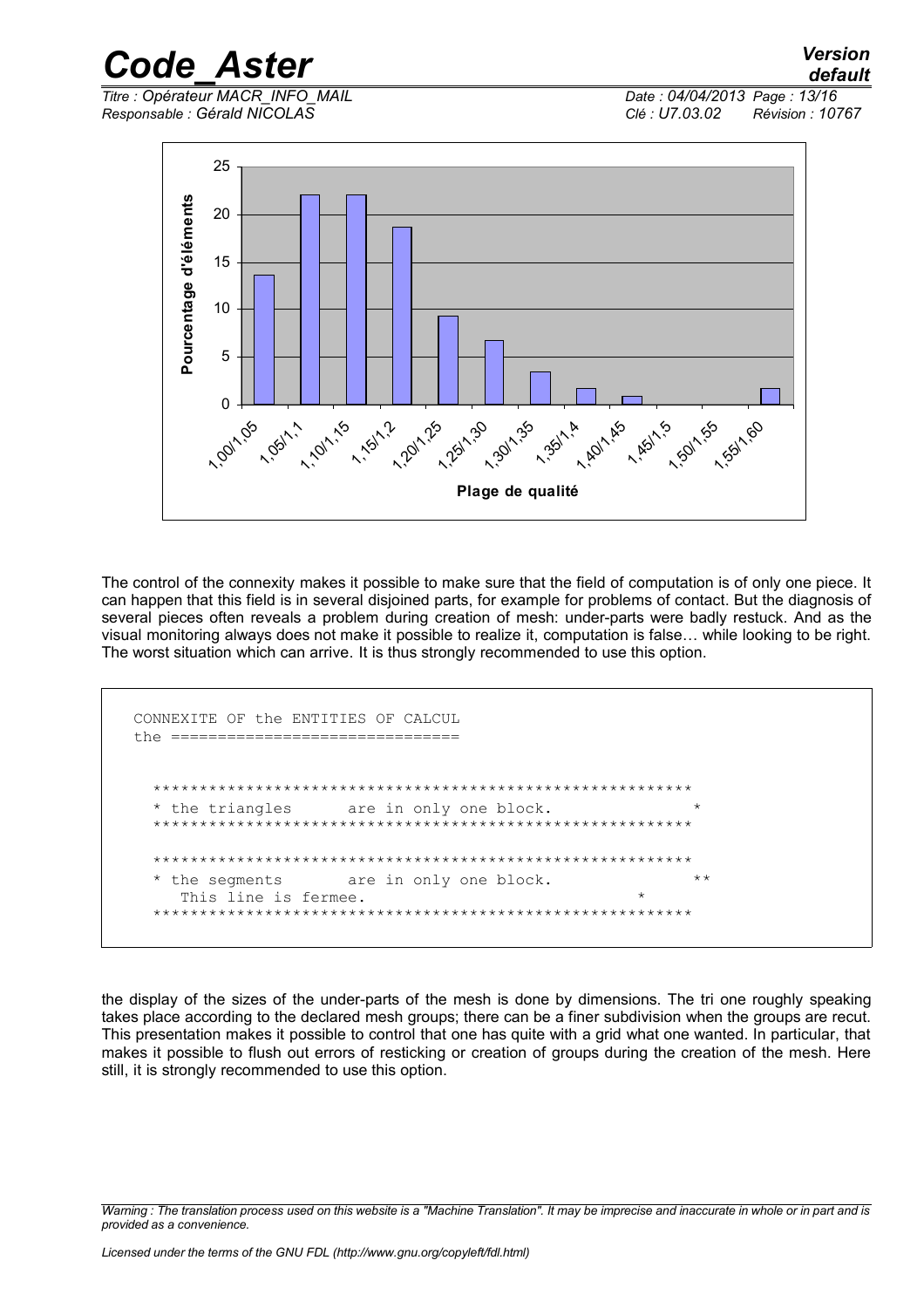Titre : Opérateur MACR\_INFO\_MAIL<br>Responsable : Gérald NICOLAS

**Version** 

| Direction                           | Unit                                    |
|-------------------------------------|-----------------------------------------|
| X<br>$\vert$ cm                     |                                         |
| there<br>$\mathbb{R}$               | $\mathsf{cm}$                           |
|                                     |                                         |
| $\star$                             | $\star$<br>Subdomains 2D                |
|                                     |                                         |
| * Number * Name                     | $*$ Surface $*$                         |
|                                     |                                         |
| -12 * Sous-domaine 12               | $*$ 20,0000<br>$\star \star$            |
| $-11 * Total$<br>$\star$            | Sous-domaine $11 \times 128.000$        |
|                                     |                                         |
|                                     |                                         |
| $^\star$                            |                                         |
| 148.000                             |                                         |
|                                     |                                         |
|                                     |                                         |
| $\star$                             | Subdomains 1D                           |
|                                     |                                         |
| * Number * Name                     | $\star$<br>$^\star$<br>Length           |
|                                     |                                         |
|                                     | $+ +$<br>$\star$                        |
| -2 * Sous-domaine 2                 | 10.0000<br>$* 4.00000$<br>$\star \star$ |
| -1 * Sous-domaine 1                 | $\star \star$                           |
| -3 * Sous-domaine 3                 | $* 16.0000$<br>$\star \star$            |
| -5 * Sous-domaine_5<br>$-4$ * Total | $* 8.00000$                             |
|                                     | Sous-domaine $4 * 26.2462$              |
|                                     |                                         |
| 64.2462<br>$\star$                  |                                         |
|                                     |                                         |
| * Minimum:                          | 4.00000<br>$\star\star$<br>$\star$      |

the analysis of the properties of the elements of computation and the displays a diagnosis on the overstrained elements edge elements.

Warning : The translation process used on this website is a "Machine Translation". It may be imprecise and inaccurate in whole or in part and is provided as a convenience.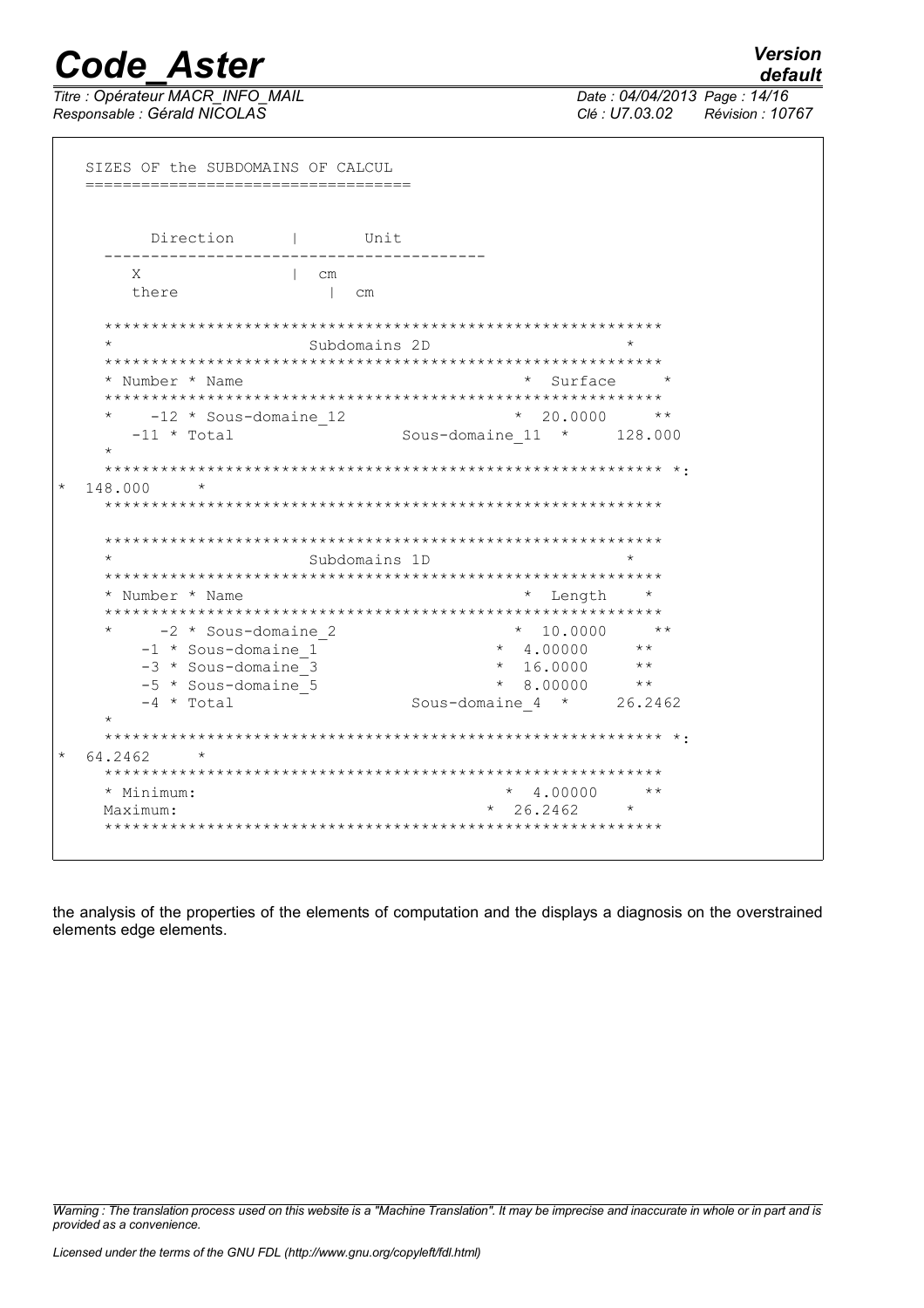Titre : Opérateur MACR INFO MAIL Responsable : Gérald NICOLAS

Date: 04/04/2013 Page: 15/16 Clé : U7.03.02 Révision : 10767

DIAGNOSES ON the ELEMENTS OF CALCUL  $\star$ Triangles  $\star$ \* Many overstrained elements  $\star$  $0 * *$ Number of elements without meshes of edge  $\star$  $0 *$ 

Warning : The translation process used on this website is a "Machine Translation". It may be imprecise and inaccurate in whole or in part and is provided as a convenience.